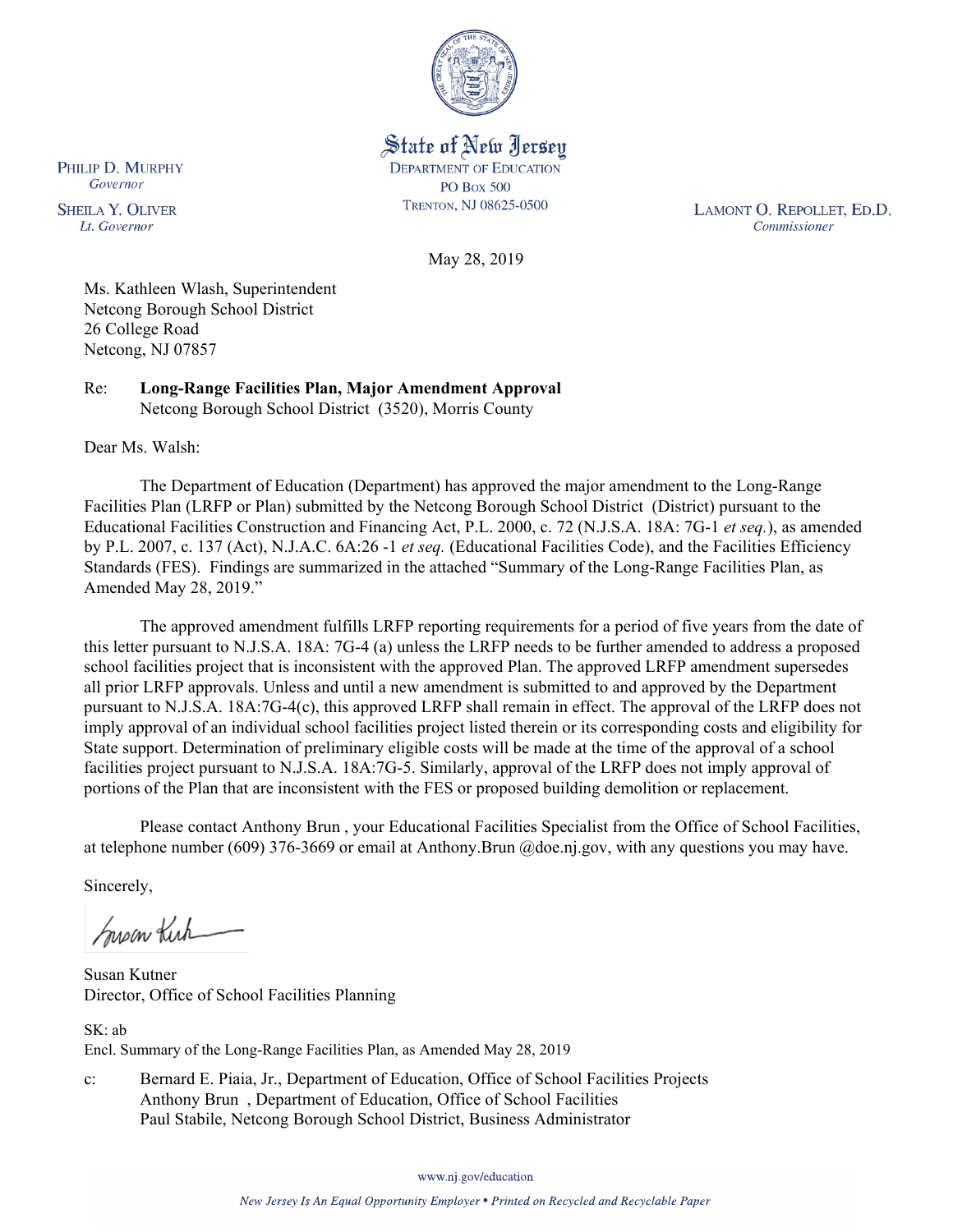# **Netcong Borough School District Name (3520) Summary of the Long-Range Facilities Plan, as Amended May 28, 2019**

The Department of Education (Department) has completed its review of the major amendment to the Long-Range Facilities Plan (LRFP or Plan) submitted by the Netcong Borough School District (District) pursuant to the Educational Facilities Construction and Financing Act, P.L. 2000, c. 72 (N.J.S.A. 18A: 7G-1 *et seq.*), as amended by P.L. 2007, c. 137 (Act), N.J.A.C. 6A:26-1 et seq. (Educational Facilities Code), and the Facilities Efficiency Standards (FES).

The following provides a summary of the District's approved amended LRFP. The summary is based on the standards set forth in the Act, the Educational Facilities Code, the FES, District-reported information in the Department's LRFP reporting system, and supporting documentation. The referenced reports in *italic* text are standard reports available on the Department's LRFP website.

### **1. Inventory Overview**

The District is classified as a Regular Operating District (ROD) for funding purposes. It provides services for students in grades PK-8.

The District identified existing and proposed schools, sites, buildings, rooms, and site amenities in its LRFP. Table 1 lists the number of existing and proposed district schools, sites, and buildings. Detailed information can be found in the *School Asset Inventory Report* and the *Site Asset Inventory Report.*

**As directed by the Department, school facilities projects that have received initial approval by the Department and have been approved by the voters, if applicable, are represented as "existing" in the LRFP.** Approved projects that include new construction and/or the reconfiguration/reassignment of existing program space are as follows: n/a.

### **Table 1: Number of Schools, School Buildings, and Sites**

|                                              | <b>Existing</b> | <b>Proposed</b> |
|----------------------------------------------|-----------------|-----------------|
| Number of Schools (assigned DOE school code) |                 |                 |
| Number of School Buildings <sup>1</sup>      |                 |                 |
| Number of Non-School Buildings <sup>2</sup>  |                 |                 |
| Number of Vacant Buildings                   |                 |                 |
| Number of Sites                              |                 |                 |

*1 Includes district-owned buildings and long-term leases serving students in district-operated programs 2 Includes occupied district-owned buildings not associated with a school, such as administrative or utility buildings*

Based on the existing facilities inventory submitted by the District:

- Schools using leased buildings (short or long-term):  $n/a$
- Schools using temporary classroom units (TCUs), excluding TCUs supporting construction: n/a.
- Vacant/unassigned school buildings:  $n/a$ .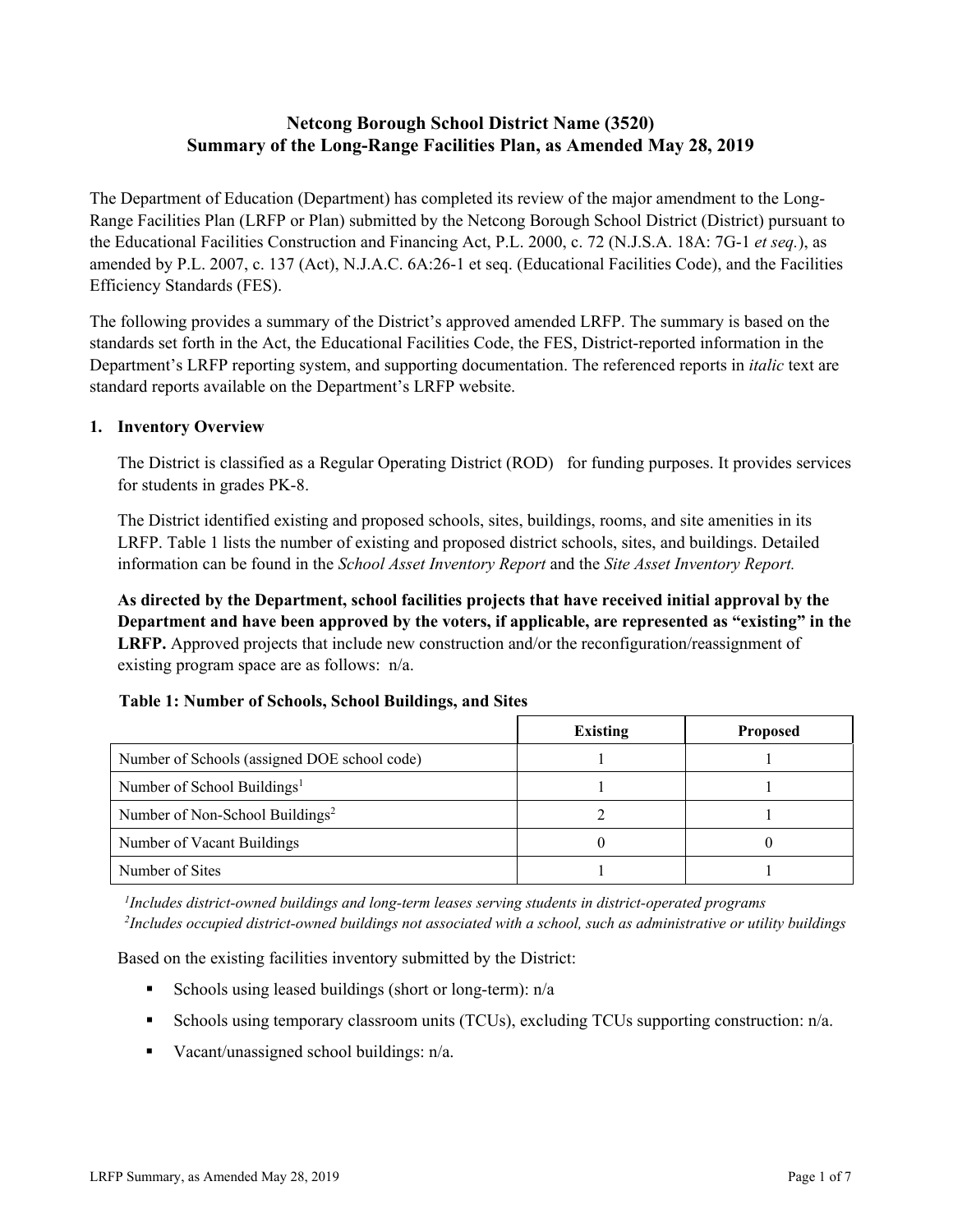**FINDINGS** The Department has determined that the proposed inventory is adequate for approval of the District's LRFP amendment. However, the LRFP determination does not imply approval of an individual school facilities project listed within the LRFP; the District must submit individual project applications for project approval.

# **2. District Enrollments**

The District determined the number of students, or "proposed enrollments," to be accommodated for LRFP planning purposes on a district-wide basis and in each school.

The Department minimally requires the submission of a standard cohort-survival projection. The cohortsurvival method projection method forecasts future students based upon the survival of the existing student population as it moves from grade to grade. A survival ratio of less than 1.00 indicates a loss of students, while a survival ratio of more than 1.00 indicates the class size is increasing. For example, if a survival ratio tracking first to second grade is computed to be 1.05, the grade size is increasing by 5% from one year to the next. The cohort-survival projection methodology works well for communities with stable demographic conditions. Atypical events impacting housing or enrollments, such as an economic downturn that halts new housing construction or the opening of a charter or private school, typically makes a cohort-survival projection less reliable.

#### **Proposed enrollments are based on a standard cohort-survival enrollment projection.**

Adequate supporting documentation was submitted to the Department to justify the proposed enrollments. Table 2 provides a comparison of existing and projected enrollments. All totals include special education students.

| <b>Grades</b>                | <b>Existing Enrollments</b><br>2018-19 School Year | <b>District Proposed Enrollments</b><br>2022-23 School Year |
|------------------------------|----------------------------------------------------|-------------------------------------------------------------|
| PK (excl. private providers) |                                                    | 14                                                          |
| Grades K-5                   | 169                                                | 202                                                         |
| Grades 6-8                   | 105                                                | 85                                                          |
| Grades 9-12                  |                                                    |                                                             |
| Totals K-12                  | 274                                                | 287                                                         |

#### **Table 2: Enrollments**

**FINDINGS** The Department has determined the District's proposed enrollments to be acceptable for approval of the District's LRFP amendment. The Department will require a current enrollment projection at the time an application for a school facilities project is submitted incorporating the District's most recent enrollments in order to verify that the LRFP's planned capacity is appropriate for the updated enrollments.

# **3. District Practices Capacity**

Based on information provided in the room inventories, *District Practices Capacity* was calculated for each school building to determine whether adequate capacity is proposed for the projected enrollments based on district scheduling and class size practices. The capacity totals assume instructional buildings can be fully utilized regardless of school sending areas, transportation, and other operational issues. The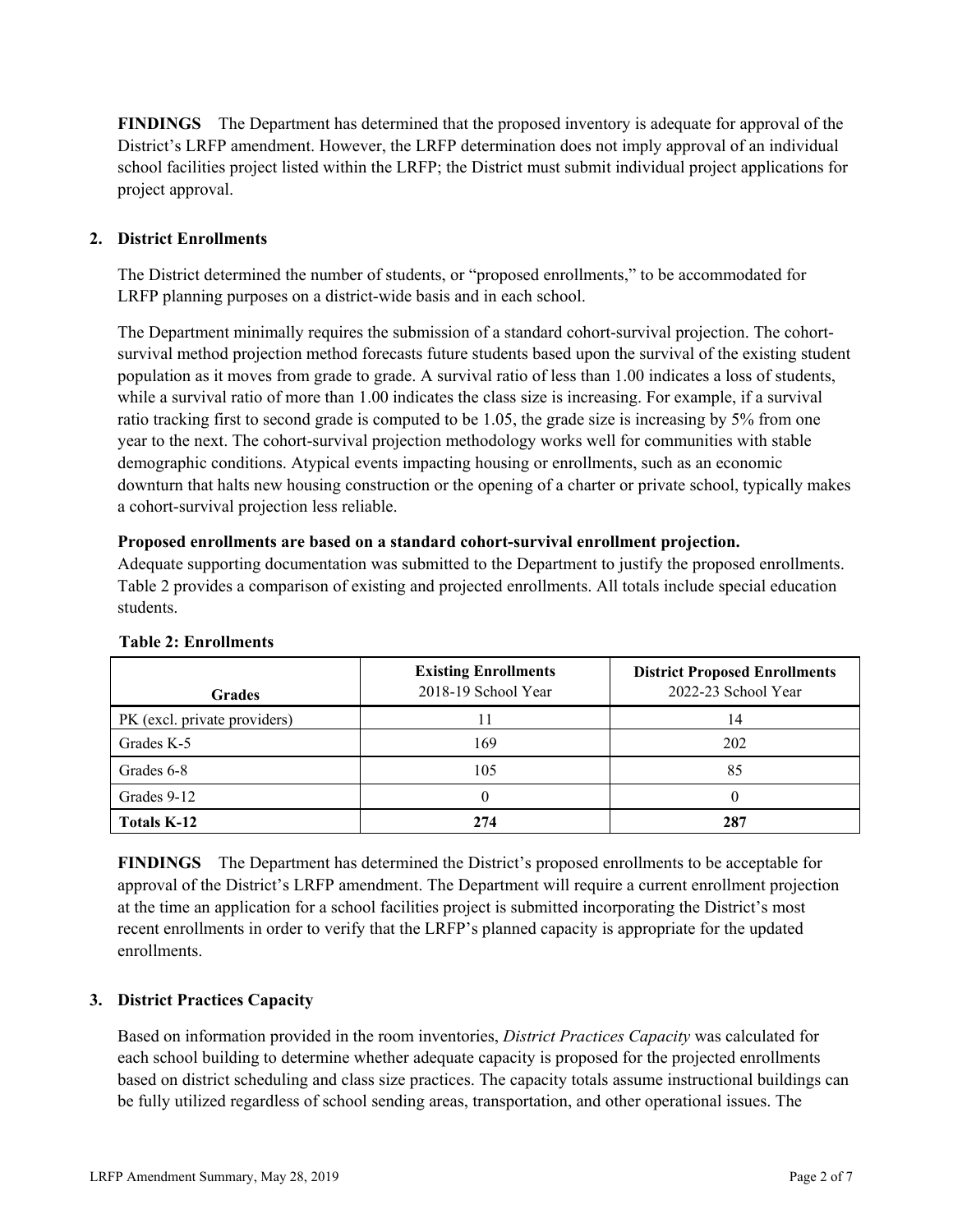calculations only consider district-owned buildings and long-term leases; short term leases and temporary buildings are excluded. A capacity utilization factor of 90% for classrooms serving grades K-8 and 85% for classrooms serving grades 9-12 is applied in accordance with the FES. No capacity utilization factor is applied to preschool classrooms.

In certain cases, districts may achieve adequate District Practices Capacity to accommodate enrollments but provide inadequate square feet per student in accordance with the FES, resulting in educational adequacy issues and "Unhoused Students." Unhoused students are considered in the "Functional Capacity" calculations used to determine potential State support for school facilities projects and are analyzed in Section 4.

Table 3 provides a summary of proposed enrollments and existing and proposed District-wide capacities. Detailed information can be found in the LRFP website reports titled *FES and District Practices Capacity Report, Existing Rooms Inventory Report, and Proposed Rooms Inventory Report.*

| <b>Grades</b>          | <b>Proposed</b><br><b>Enrollments</b> | <b>Existing</b><br><b>District</b><br><b>Practices</b><br>Capacity | <b>Existing</b><br>Deviation* | <b>Proposed</b><br><b>District</b><br><b>Practices</b><br>Capacity | <b>Proposed</b><br>Deviation* |
|------------------------|---------------------------------------|--------------------------------------------------------------------|-------------------------------|--------------------------------------------------------------------|-------------------------------|
| Preschool (PK)         | 14                                    | incl. in $K-5$                                                     | incl. in $K-5$                | incl. in $K-5$                                                     | incl. in K-5                  |
| Elementary $(K-5)$     | 202                                   | 160.97                                                             | $-55.03$                      | 211.78                                                             | $-4.22$                       |
| Middle $(6-8)$         | 85                                    | 82.33                                                              | $-2.67$                       | 89.12                                                              | 4.12                          |
| High $(9-12)$          | $\theta$                              | $\theta$                                                           | $\theta$                      | 0                                                                  |                               |
| <b>District Totals</b> | 301                                   | 243.33                                                             | $-57.70$                      | 300.90                                                             | $-.10$                        |

**Table 3: District Practices Capacity Analysis**

*\* Positive numbers signify surplus capacity; negative numbers signify inadequate capacity. Negative values for District Practices capacity are acceptable for approval if proposed enrollments do not exceed 100% capacity utilization.*

Considerations:

- Based on the proposed enrollments and existing room inventories, the District is projected to have inadequate capacity for the following grade groups, assuming all school buildings can be fully utilized: PK-5.
- Adequate justification has been provided by the District if the proposed capacity for a school significantly deviates from the proposed enrollments. Generally, surplus capacity is acceptable for LRFP approval if additional capacity is not proposed through new construction.

**FINDINGS**The Department has determined that proposed District capacity, in accordance with the proposed enrollments, is adequate for approval of the District's LRFP amendment. The Department will require a current enrollment projection at the time an application for a school facilities project is submitted, incorporating the District's most recent Fall Enrollment Report, in order to verify that the LRFP's planned capacity meets the District's updated enrollments.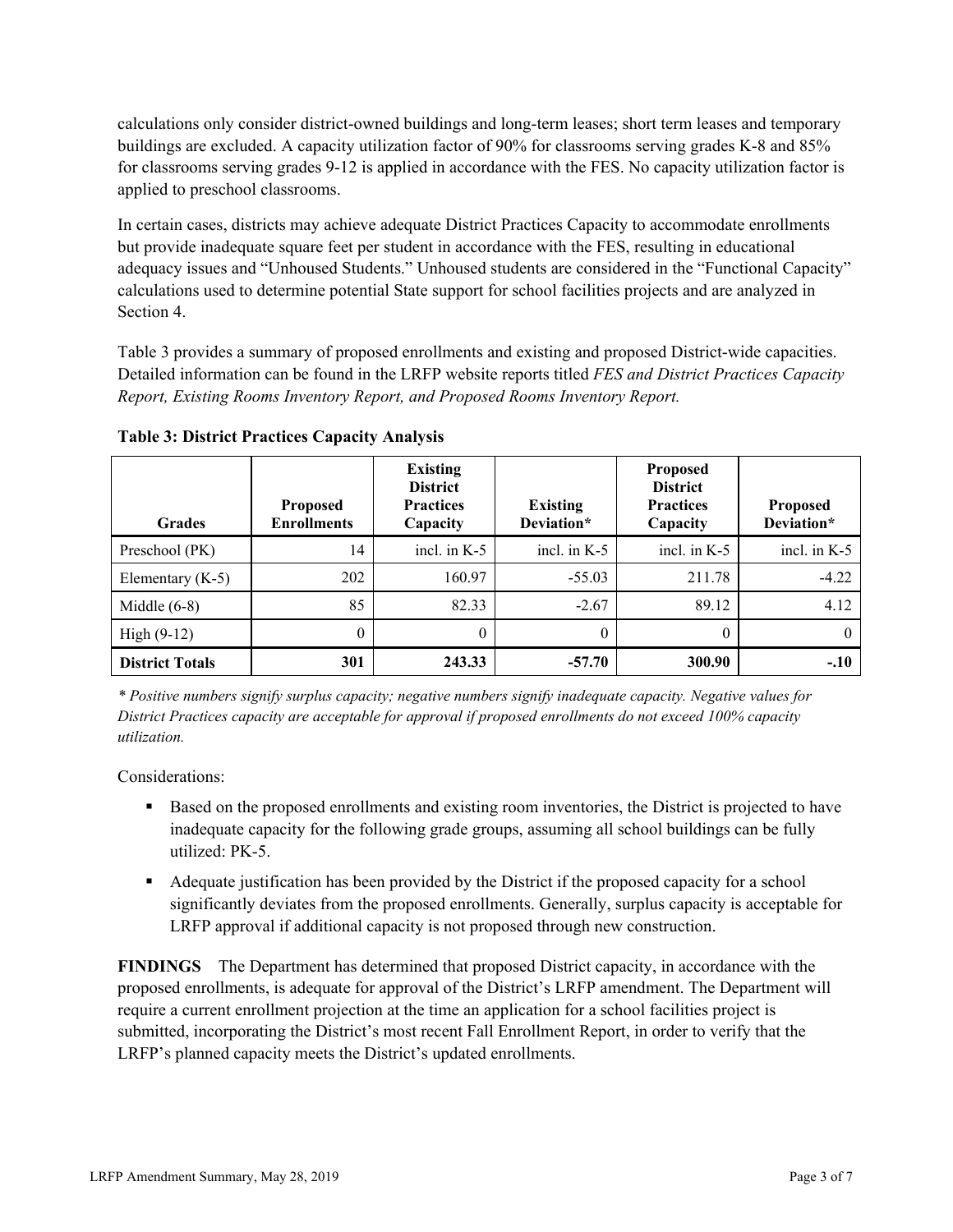### **4. Functional Capacity and Unhoused Students**

*Functional Capacity* was calculated and compared to the proposed enrollments to provide a preliminary estimate of Unhoused Students and new construction funding eligibility.

*Functional Capacity* is the adjusted gross square footage of a school building *(total gross square feet minus excluded space)* divided by the minimum area allowance per full-time equivalent student for the grade level contained therein. *Unhoused Students* is the number of students projected to be enrolled in the District that exceeds the Functional Capacity of the District's schools pursuant to N.J.A.C. 6A:26-2.2(c). *Excluded Square Feet* includes (1) square footage exceeding the FES for any pre-kindergarten, kindergarten, general education, or self-contained special education classroom; (2) grossing factor square footage *(corridors, stairs, mechanical rooms, etc.)* that exceeds the FES allowance, and (3) square feet proposed to be demolished or discontinued from use. Excluded square feet may be revised during the review process for individual school facilities projects.

Table 4 provides a preliminary assessment of the Functional Capacity, Unhoused Students, and Estimated Maximum Approved Area for each FES grade group. The calculations exclude temporary facilities and short-term leased buildings. School buildings proposed for whole or partial demolition or reassignment to a non-school use are excluded from the calculations pending project application review. If a building is proposed to be reassigned to a different school, the square footage is applied to the proposed grades after reassignment. Buildings that are not assigned to a school are excluded from the calculations. Detailed information concerning the calculations can be found in the *Functional Capacity and Unhoused Students Report* and the *Excluded Square Footage Report.*

|                                              | PK             | $K-5$    | $6 - 8$  | $9-12$   | <b>Total</b> |
|----------------------------------------------|----------------|----------|----------|----------|--------------|
| Proposed Enrollments                         | 14             | 216      | 85       | $\theta$ | 301          |
| FES Area Allowance (SF/student)              | 125.00         | 125.00   | 134.00   | 151.00   |              |
| <b>Prior to Completion of Proposed Work:</b> |                |          |          |          |              |
| <b>Existing Gross Square Feet</b>            | incl. in $K-5$ | 33,673   | 14,169   | $\theta$ | 47,842       |
| Adjusted Gross Square Feet                   | incl. in $K-5$ | 26,245   | 11,044   | $\theta$ | 37,289       |
| <b>Adjusted Functional Capacity</b>          | incl. in $K-5$ | 205.58   | 86.51    | $\Omega$ |              |
| <b>Unhoused Students</b>                     | incl. in $K-5$ | 10.42    | 0        | $\theta$ |              |
| Est. Max. Area for Unhoused Students         | incl. in $K-5$ | 1,302.50 | $\theta$ | $\theta$ |              |
| <b>After Completion of Proposed Work:</b>    |                |          |          |          |              |
| Gross Square Feet                            | $\theta$       | 36,277   | 15,265   | $\theta$ | 51,542       |
| New Gross Square Feet                        | 0              | 2,604    | 1,096    | $\Omega$ | 3,700        |
| Adjusted Gross Square Feet                   | 0              | 28,849   | 12,140   | $\Omega$ | 40,989       |
| <b>Functional Capacity</b>                   | 0              | 225.98   | 95.09    | $\theta$ |              |
| Unhoused Students after Construction         | 0              | $\theta$ | $\Omega$ | $\theta$ |              |
| Est. Max. Area Remaining                     | 0              | $\theta$ | 0        | $\theta$ |              |

**Table 4: Estimated Functional Capacity and Unhoused Students** 

Facilities used for non-instructional or non-educational purposes are ineligible for State support under the Act. However, projects for such facilities shall be reviewed by the Department to determine whether they are consistent with the District's LRFP and whether the facility, if it is to house students (full or part time)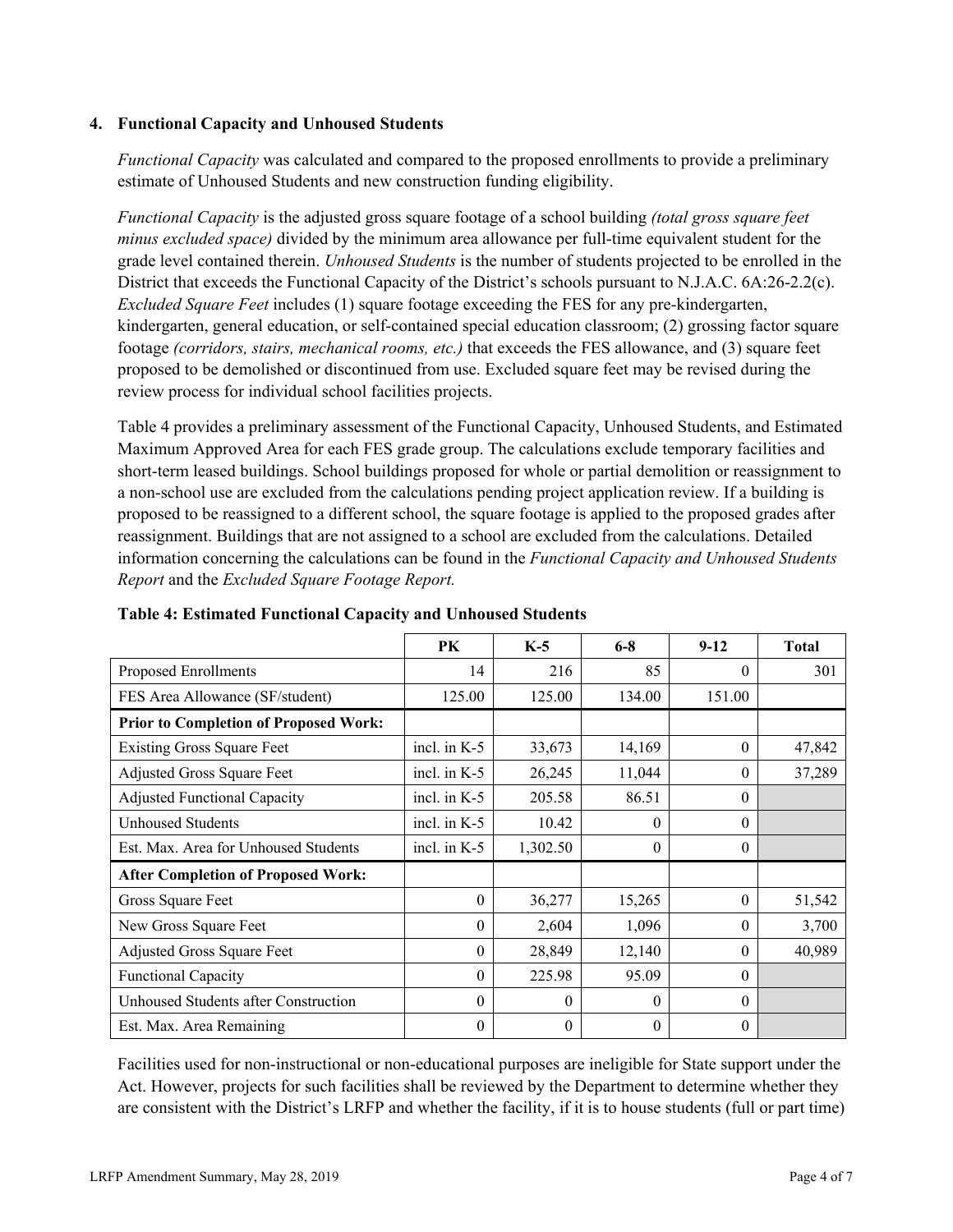conforms to educational adequacy requirements. These projects shall conform to all applicable statutes and regulations.

Estimated costs represented in the LRFP by the District are for capital planning purposes only. The estimates are not intended to represent preliminary eligible costs or final eligible costs of approved school facilities projects.

Considerations:

- The District does not have approved projects pending completion, as noted in Section 1, that impact the Functional Capacity calculations.
- **The Functional Capacity calculations** *exclude* square feet proposed for demolition or discontinuation for the following FES grade groups and school buildings pending a feasibility study and project review: n/a .
- Based on the preliminary assessment, the District has Unhoused Students prior to the completion of proposed work for the following FES grade groups: PK-5.
- New construction is proposed for the following FES grade groups: K-5, 6-8.
- **Proposed new construction exceeds the estimated maximum area allowance for Unhoused** Students prior to the completion of the proposed work for the following grade groups: K-5, 6-8.
- The District, based on the preliminary LRFP assessment, will not have Unhoused Students after completion of the proposed LRFP work. If the District is projected to have Unhoused Students, adequate justification has been provided to confirm educational adequacy in accordance with Section 6 of this determination.

**FINDINGS** Functional Capacity and Unhoused Students calculated in the LRFP are preliminary estimates. Preliminary Eligible Costs (PEC) and Final Eligible Costs (FEC) will be included in the review process for specific school facilities projects. A feasibility study undertaken by the District is required if building demolition or replacement is proposed per N.J.A.C. 6A:26-2.3(b)(10).

# **5. Proposed Work**

The District assessed program space, capacity, and physical plant deficiencies to determine corrective actions. Capital maintenance, or *"system actions,"* address physical plant deficiencies due to operational, building code, and /or life cycle issues. Inventory changes, or *"inventory actions,*" add, alter, or eliminate sites, site amenities, buildings, and/or rooms.

The Act (N.J.S.A. 18A:7G-7b) provides that all school facilities shall be deemed suitable for rehabilitation unless a pre-construction evaluation undertaken by the District demonstrates to the satisfaction of the Commissioner that the structure might pose a risk to the safety of the occupants even after rehabilitation or that rehabilitation is not cost-effective. Pursuant to N.J.A.C. 6A:26-2.3(b)(10), the Commissioner may identify school facilities for which new construction is proposed in lieu of rehabilitation for which it appears from the information presented that new construction is justified, provided, however, that for such school facilities so identified, the District must submit a feasibility study as part of the application for the specific school facilities project. The cost of each proposed building replacement is compared to the cost of additions or rehabilitation required to eliminate health and safety deficiencies and to achieve the District's programmatic model.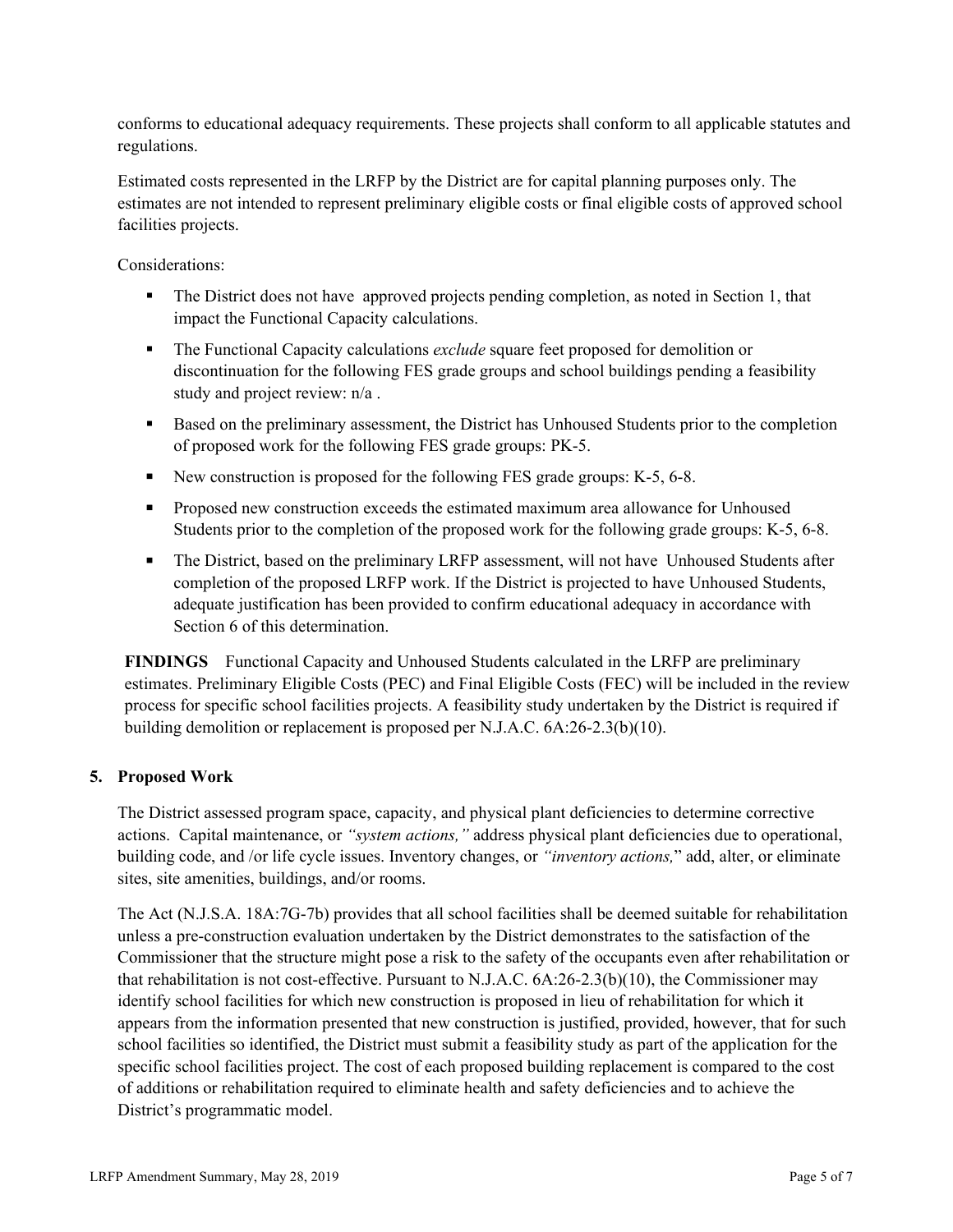Table 5 lists the scope of work proposed for each school based on the building(s) serving their student population. Detailed information can be found in the LRFP website reports titled *"School Asset Inventory," "LRFP Systems Actions Summary," and "LRFP Inventory Actions Summary."*

With the completion of the proposed work, the following schools are proposed to be eliminated:  $n/a$ ; the following schools are proposed to be added: n/a.

| <b>Proposed Scope of Work</b>                                                                  | <b>Applicable Schools</b> |
|------------------------------------------------------------------------------------------------|---------------------------|
| Renovation only (no new construction)                                                          |                           |
| System actions only (no inventory actions)                                                     | n/a                       |
| Existing inventory actions only (no systems actions)                                           | n/a                       |
| Systems and inventory changes                                                                  | n/a                       |
| New construction                                                                               |                           |
| Building addition only (no systems or existing inventory actions)                              | n/a                       |
| Renovation and building addition (system, existing inventory,<br>and new construction actions) | Netcong School (060)      |
| New building on existing site                                                                  | n/a                       |
| New building on new or expanded site                                                           | n/a                       |
| Site and building disposal (in addition to above scopes)                                       |                           |
| Partial building demolition                                                                    | n/a                       |
| Whole building demolition                                                                      | n/a                       |
| Site and building disposal or discontinuation of use                                           | n/a                       |

**Table 5. School Building Scope of Work**

**FINDINGS** The Department has determined that the proposed work is adequate for approval of the District's LRFP amendment. However, Department approval of proposed work in the LRFP does not imply the District may proceed with a school facilities project. The District must submit individual project applications with cost estimates for Department project approval. Both school facilities project approval and other capital project review require consistency with the District's approved LRFP.

# **6. Proposed Room Inventories and the Facilities Efficiency Standards**

The District's proposed school buildings were evaluated to assess general educational adequacy in terms of compliance with the FES area allowance pursuant to N.J.A.C. 6A:26-2.2 and 2.3.

District schools are not proposed to provide less square feet per student than the FES after the completion of proposed work as indicated in Table 5.

**FINDINGS** The Department has determined that the District's proposed room inventories are adequate for LRFP approval. If school(s) are proposed to provide less square feet per student than the FES area allowance, the District has provided justification indicating that the educational adequacy of the facility will not be adversely affected and has been granted an FES waiver by the Department pending project submission and review. This determination does not include an assessment of eligible square feet for State support, which will be determined at the time an application for a specific school facilities project is submitted to the Department. The Department will also confirm that a proposed school facilities project